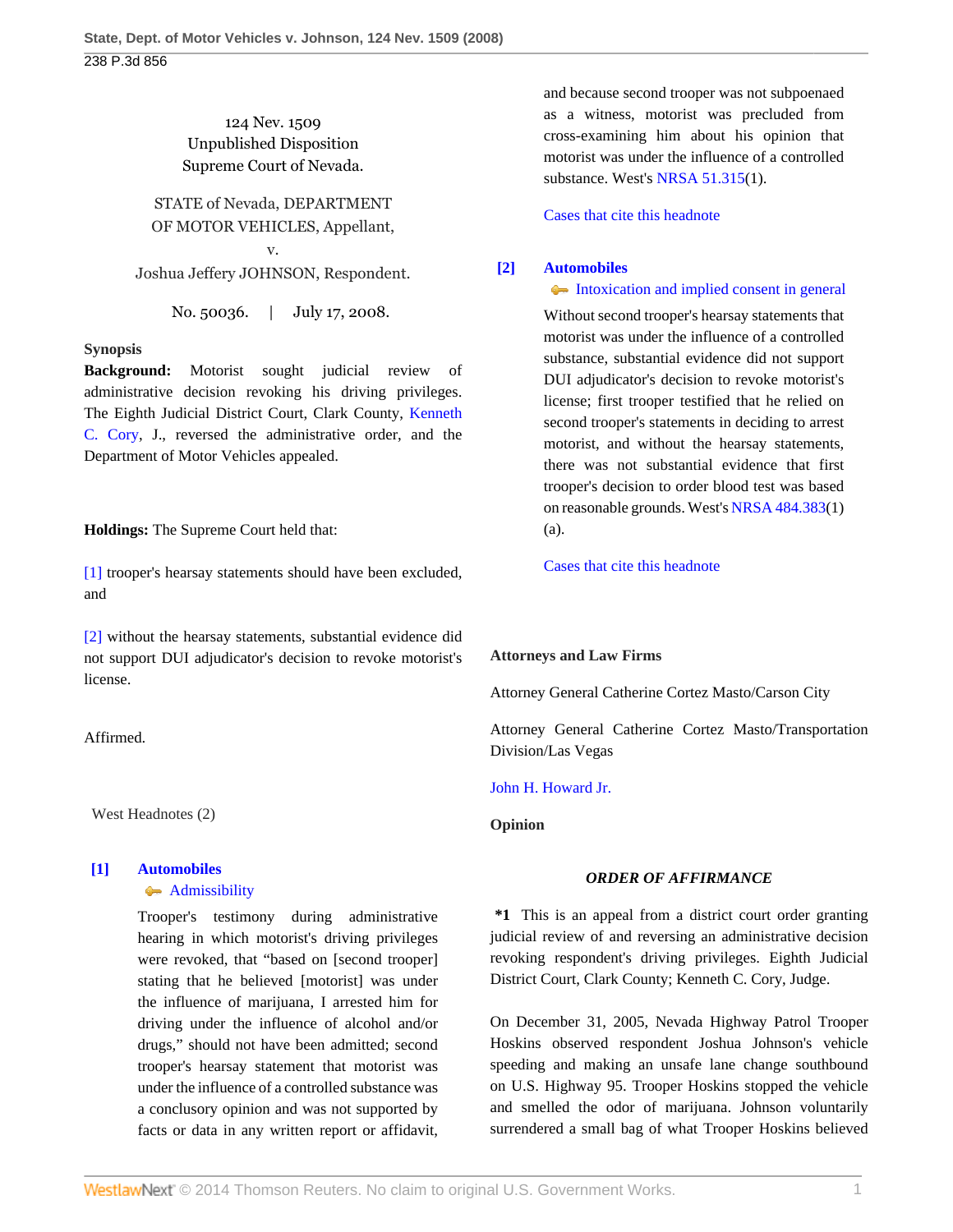to be marijuana, as well as a multi-colored glass pipe. Johnson also admitted to having consumed alcohol. Trooper Hoskins did not arrest Johnson at this point, but rather requested that drug recognition expert (DRE) Trooper Howell come to the scene. DRE Trooper Howell conducted some testing, the nature and results of which are not included in the record, and concluded that Johnson was under the influence of a controlled substance. Based on DRE Trooper Howell's conclusion, Trooper Hoskins then arrested Johnson for driving under the influence of alcohol and/or drugs. Johnson was taken to the Clark County Detention Center where blood was drawn. The results of the blood tests detected no alcohol, but did detect the presence of marijuana (1.3 ng/mL of Delta–9–tetrahydrocannabinol). The level of marijuana found in Johnson's blood sample was below the statutory prohibited amount in [NRS 484.379\(](http://www.westlaw.com/Link/Document/FullText?findType=L&pubNum=1000363&cite=NVST484.379&originatingDoc=I07d526a340c811de8bf6cd8525c41437&refType=LQ&originationContext=document&vr=3.0&rs=cblt1.0&transitionType=DocumentItem&contextData=(sc.Search))3) of 2.0 ng/mL, so he was not criminally prosecuted.

Johnson timely requested an administrative hearing, which was held on August 3, 2006. The only witness called by appellant Department of Motor Vehicles (DMV) was Trooper Hoskins. Trooper Hoskins testified that "based on John Howell stating that he believed [Johnson] was under the influence of marijuana, I arrested him for driving under the influence of alcohol and/or drugs." Johnson objected to the admissibility of the hearsay testimony of the absent DRE Trooper Howell and argued that without the hearsay testimony there were no reasonable grounds adequate to arrest Johnson and require a blood draw.

Following the hearing, the Driving Under the Influence (DUI) adjudicator held that DRE Trooper Howell's hearsay statements were admissible under the general exception to the hearsay rule, [NRS 51.315\(](http://www.westlaw.com/Link/Document/FullText?findType=L&pubNum=1000363&cite=NVST51.315&originatingDoc=I07d526a340c811de8bf6cd8525c41437&refType=LQ&originationContext=document&vr=3.0&rs=cblt1.0&transitionType=DocumentItem&contextData=(sc.Search))1). The DUI adjudicator reasoned that because the circumstances under which DRE Trooper Howell made those statements to Trooper Hoskins offered assurances of accuracy not likely to be enhanced by calling him as a witness, the statements were admissible in light of this court's decision in *[State, Department of Motor Vehicles v.](http://www.westlaw.com/Link/Document/FullText?findType=Y&serNum=1985160997&originationContext=document&vr=3.0&rs=cblt1.0&transitionType=DocumentItem&contextData=(sc.Search)) [Kiffe.](http://www.westlaw.com/Link/Document/FullText?findType=Y&serNum=1985160997&originationContext=document&vr=3.0&rs=cblt1.0&transitionType=DocumentItem&contextData=(sc.Search))* [1](#page-3-0) Consequently, the DUI adjudicator held that Trooper Hoskins' testimony, even though based in part on the outof-court statements made to him by DRE Trooper Howell at the scene, constituted substantial evidence to support the revocation of Johnson's driver's license.

<span id="page-1-1"></span>Johnson sought judicial review, arguing that the hearsay statements in *Kiffe* were distinguishable from the hearsay statements in his case. Following a hearing, the district court held that the hearsay statements of DRE Trooper Howell should have been excluded. It therefore reversed the administrative order revoking Johnson's driving privileges, because once Trooper Howell's hearsay statements were excluded, the decision was no longer based on substantial evidence.

**\*2** On appeal, the DMV argues that the district court erred in holding that the hearsay statements and unsubstantiated conclusions of DRE Trooper Howell should have been excluded, and that the declaration of withdrawal of the blood sample was incomplete and improperly admitted. Specifically, the DMV contends that under *Kiffe,* DRE Trooper Howell's examination of Johnson and opinion that Johnson was under the influence of a controlled substance are admissible statements. The DMV also asserts that even without the hearsay statements, substantial evidence supports the DUI adjudicator's decision to revoke Johnson's driver's license.

Johnson, however, argues that DRE Trooper Howell's hearsay statements are not the type of statements this court considered in *Kiffe* and that DRE Trooper Howell's absence at the hearing deprived him of his right to cross-examine an opposing witness on relevant issues. Johnson asserts that without DRE Trooper Howell's hearsay statements, Trooper Hoskins lacked reasonable grounds to believe that Johnson was under the influence of a controlled substance and, consequently, there is not substantial evidence to support the DUI adjudicator's decision to revoke his driving privileges.

<span id="page-1-3"></span><span id="page-1-2"></span>Our role in reviewing an administrative agency's decision is the same as that of the district court: to review the evidence presented to the agency in order to determine whether the agency's decision was arbitrary or capricious and was thus an abuse of discretion.<sup>[2](#page-3-1)</sup> We are limited to the record and may not substitute our judgment for that of the agency regarding questions of fact.  $3 \text{ If the agency's decision is supported by }$  $3 \text{ If the agency's decision is supported by }$ substantial evidence, that is, evidence which a reasonable mind might accept as adequate to support a conclusion, we will not disturb the agency's decision.<sup>[4](#page-3-3)</sup> However, questions of law are reviewed de novo.<sup>[5](#page-3-4)</sup> "A reviewing court may reverse the decision of an administrative agency if substantial rights of the appellant have been prejudiced by legal error or an abuse of discretion." [6](#page-3-5)

<span id="page-1-7"></span><span id="page-1-6"></span><span id="page-1-5"></span><span id="page-1-4"></span><span id="page-1-0"></span>**[\[1\]](#page-0-0)** We review de novo the district court's determination that the DUI adjudicator committed legal error in admitting DRE Trooper Howell's hearsay statements.<sup>[7](#page-3-6)</sup> After reviewing the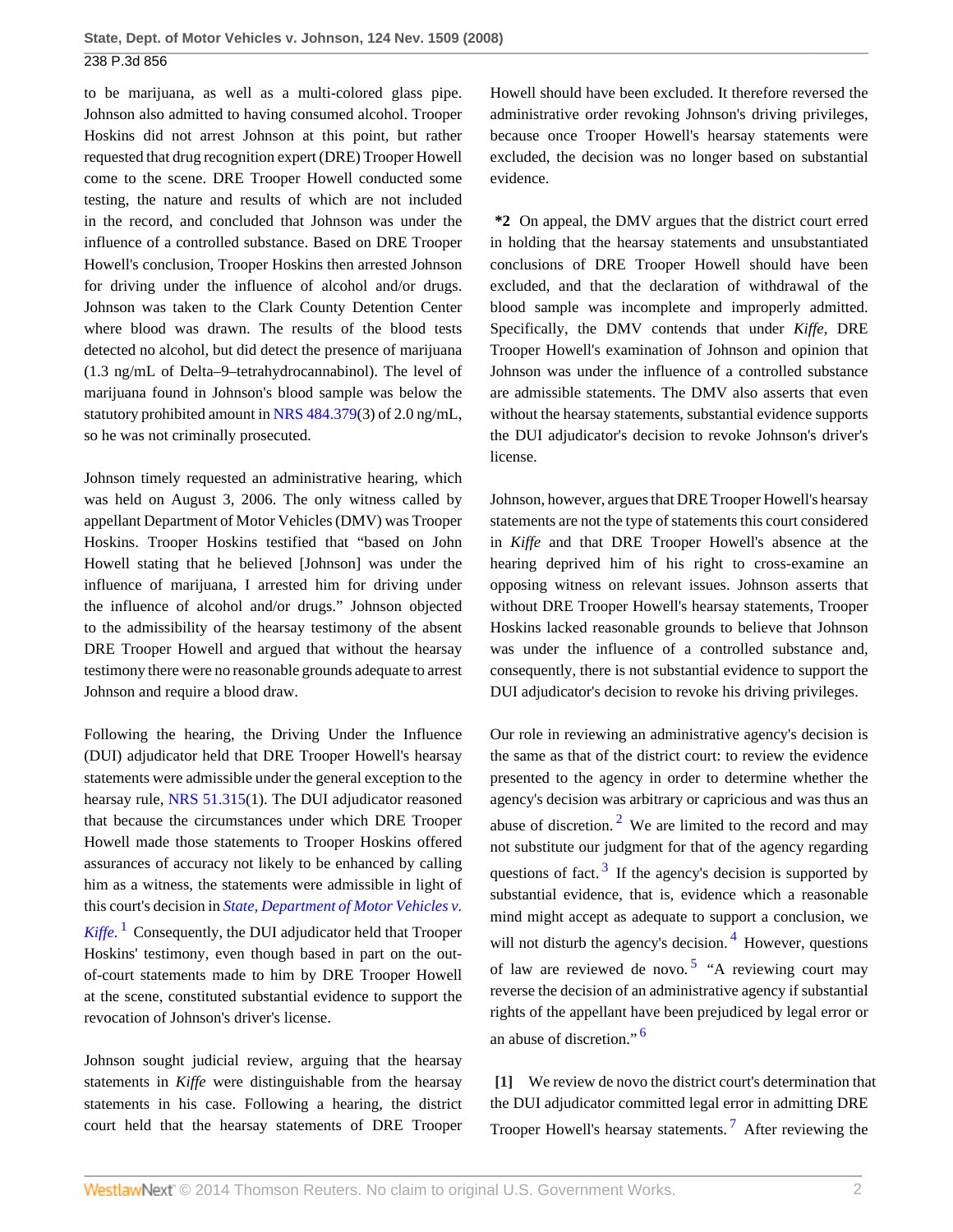record, we agree that the district court properly concluded that DRE Trooper Howell's hearsay statements should have been excluded and thus properly reversed the DUI adjudicator's decision to revoke Johnson's driver's license. <sup>[8](#page-3-7)</sup> Specifically, Trooper Hoskins testified that he arrested Johnson based on DRE Trooper Howell's opinion that Johnson was under the influence of a controlled substance. DRE Trooper Howell's opinion that Johnson was under the influence of a controlled substance was based on DRE Trooper Howell's experience as a drug recognition expert and on the results of the unspecified tests that he administered to Johnson. The record contains no reports or affidavits describing which tests were administered or the tests' results to substantiate DRE Trooper Howell's hearsay statements. Because DRE Trooper Howell was not subpoenaed as a witness, Johnson was precluded from crossexamining him about his opinion that Johnson was under the influence of a controlled substance.

**\*3** As regards the DUI adjudicator's reliance on the *Kiffe* opinion, the adjudicator improperly relied on *Kiffe* in admitting DRE Trooper Howell's hearsay statements. In *Kiffe,* appellant Kiffe argued that one officer's statements to a second officer that he observed Kiffe driving in an erratic fashion, offered through the testimony of the second officer, were inadmissible hearsay. This court held that the first officer's statements were admissible under [NRS 51.075\(](http://www.westlaw.com/Link/Document/FullText?findType=L&pubNum=1000363&cite=NVST51.075&originatingDoc=I07d526a340c811de8bf6cd8525c41437&refType=LQ&originationContext=document&vr=3.0&rs=cblt1.0&transitionType=DocumentItem&contextData=(sc.Search))1), the general exception to the hearsay rule, which provides that a statement is not excluded if its nature and the special circumstances under which it was made offer assurances of accuracy not likely to be enhanced by calling the declarant as a witness, even though he is available. [9](#page-3-8) The *Kiffe* court further concluded that the first officer's statements were also admissible pursuant to [NRS 233B.123](http://www.westlaw.com/Link/Document/FullText?findType=L&pubNum=1000363&cite=NVST233B.123&originatingDoc=I07d526a340c811de8bf6cd8525c41437&refType=LQ&originationContext=document&vr=3.0&rs=cblt1.0&transitionType=DocumentItem&contextData=(sc.Search))(1), as the statements were of the type commonly relied upon by reasonable and prudent persons in the conduct of their affairs and they were not otherwise precluded by statute.<sup>[10](#page-3-9)</sup>

The nature of the hearsay statement at issue in this case, however, differs from the hearsay statements in *Kiffe.* In this case, the hearsay statement is the opinion of DRE Trooper Howell that Johnson was under the influence of a controlled substance. This is a conclusory opinion and is not supported by facts or data in any written report or affidavit. The assurances of accuracy and reliability of this statement could indeed be enhanced by calling DRE Trooper Howell as a witness. His testimony could provide the facts and data on which he relied in reaching his opinion that Johnson was under the influence of a controlled substance. As the record

currently stands, DRE Trooper Howell alone knows which tests he administered to Johnson and the results of those tests.

<span id="page-2-1"></span>Furthermore, DRE Trooper Howell's statement that Johnson was under the influence of a controlled substance is not the type of statement commonly relied upon by reasonable and prudent persons in the conduct of their affairs. DRE Trooper Howell's opinion that Johnson was under the influence was based on his specialized knowledge of controlled substances and his expert ability to administer certain tests and determine their results.

<span id="page-2-5"></span><span id="page-2-4"></span>Additionally, in *State, Department of Motor Vehicles v. Evans,* [11](#page-3-10) this court noted that appellant Evans had a right to confront and cross-examine opposing witnesses on any matter relevant to the issues under [NRS 233B.123\(](http://www.westlaw.com/Link/Document/FullText?findType=L&pubNum=1000363&cite=NVST233B.123&originatingDoc=I07d526a340c811de8bf6cd8525c41437&refType=LQ&originationContext=document&vr=3.0&rs=cblt1.0&transitionType=DocumentItem&contextData=(sc.Search))4). Thus, Evans was permitted to cross-examine the officer on the reasonableness of the officer's belief that Evans was driving.  $12$  Here, Johnson was precluded from crossexamining DRE Trooper Howell on the reasonableness of his belief that Johnson was under the influence of a controlled substance. Trooper Hoskins explicitly relied upon DRE Trooper Howell's opinion in arresting Johnson for driving under the influence of a controlled substance. Johnson, therefore, should have been able to cross-examine DRE Trooper Howell regarding this opinion. Accordingly, the district court properly concluded that the DUI adjudicator erred in admitting DRE Trooper Howell's hearsay statements.

<span id="page-2-2"></span><span id="page-2-0"></span>**\*4 [\[2\]](#page-0-1)** Johnson argues that without the hearsay statements of DRE Trooper Howell, substantial evidence does not support the DUI adjudicator's decision to revoke his license. The DMV contends that even without DRE Trooper Howell's statements, there is substantial evidence to support the DUI adjudicator's decision.

<span id="page-2-6"></span><span id="page-2-3"></span>We review the DUI adjudicator's order revoking Johnson's driver's license for an abuse of discretion.  $13$  Having determined that DRE Trooper Howell's statements should have been excluded, we examine the remainder of the record, excluding those hearsay statements, to determine whether substantial evidence supports the revocation.<sup>[14](#page-3-13)</sup>

<span id="page-2-8"></span><span id="page-2-7"></span>The DMV must revoke the driver's license of anyone certified, based on the result of an evidentiary test obtained under [NRS 484.383](http://www.westlaw.com/Link/Document/FullText?findType=L&pubNum=1000363&cite=NVST484.383&originatingDoc=I07d526a340c811de8bf6cd8525c41437&refType=LQ&originationContext=document&vr=3.0&rs=cblt1.0&transitionType=DocumentItem&contextData=(sc.Search)), as having a detectable amount of a prohibited substance in his blood. <sup>[15](#page-3-14)</sup> Under NRS  $484.383(1)$ (a), if a police officer has reasonable grounds to believe that a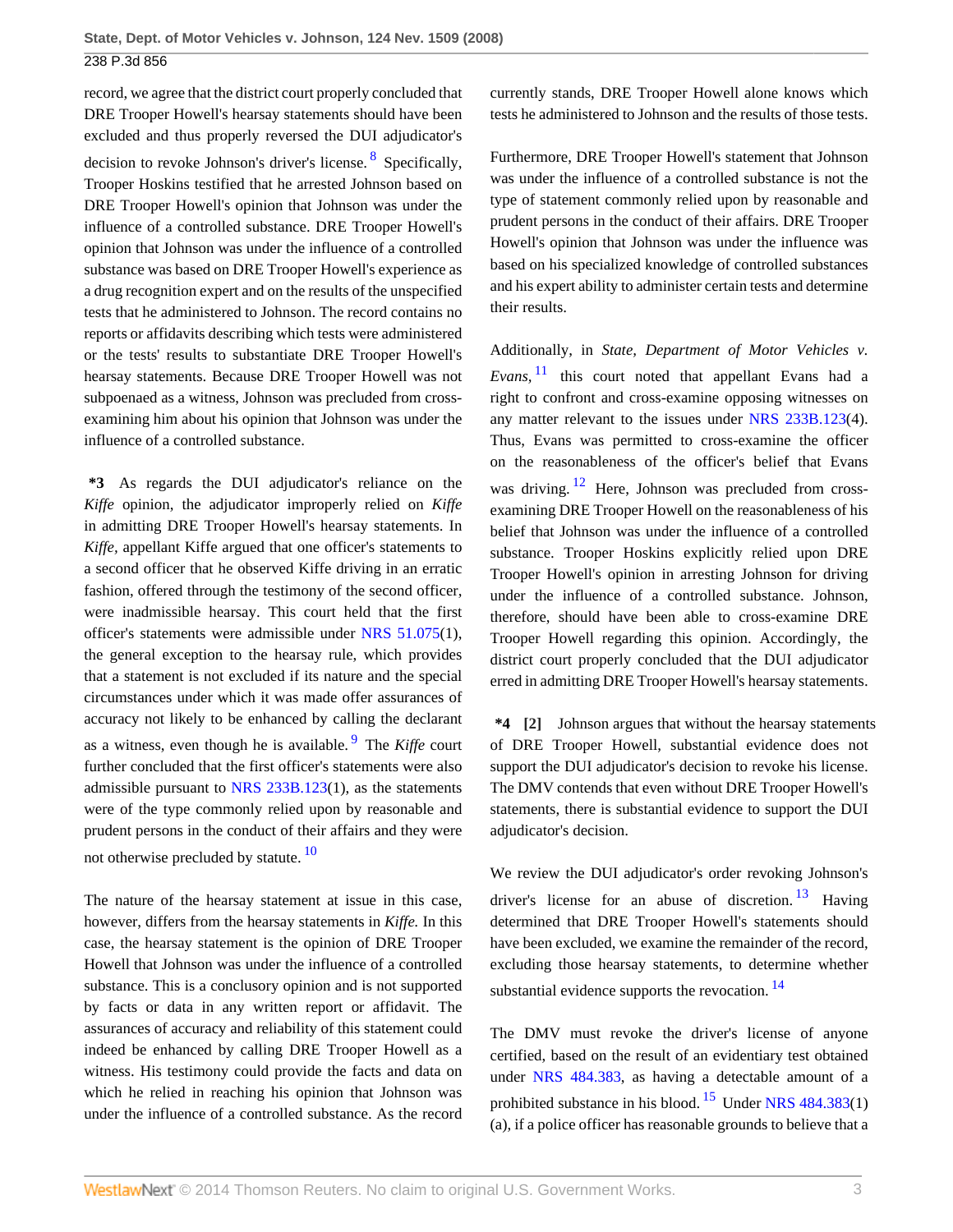person is driving or is in actual physical control of a vehicle on a public road while under a controlled substance's influence, the person is deemed to have consented to an evidentiary blood test, at the officer's discretion, to determine whether a controlled substance is present.

Thus, the relevant question before us is whether Trooper Hoskins had reasonable grounds, at the time he ordered the blood test, to believe that Johnson had been driving under the influence of a controlled substance. Trooper Hoskins testified that: he observed a silver Acura heading southbound on U.S. Highway 95 make an unsafe lane change at 85 miles per hour, cutting off a car with less than a car length; he stopped the car and made contact with the driver and sole occupant of the vehicle, Johnson; he detected a strong odor of marijuana emanating from the vehicle and observed that Johnson's eyes were bloodshot; Johnson surrendered a small plastic baggie containing a green leafy substance that Trooper Hoskins believed to be marijuana; and Johnson also surrendered a small multi-colored glass pipe.

While these facts in and of themselves could possibly have provided reasonable grounds, Trooper Hoskins' request for a drug recognition agent to come to the scene suggests that Trooper Hoskins did not believe that he had reasonable grounds at that time to arrest Johnson. Trooper Hoskins declined to arrest Johnson based on this information and instead summoned DRE Trooper Howell, a drug recognition expert. Only after DRE Trooper Howell stated that he believed Johnson was under the influence of marijuana did Trooper Hoskins arrest Johnson. Moreover, at the DMV hearing, Trooper Hoskins testified that he relied on DRE Trooper Howell's statements in deciding to arrest Johnson.

Without DRE Trooper Howell's hearsay statements, there is not substantial evidence that Trooper Hoskins' decision to order the evidentiary test was based on reasonable grounds. We therefore conclude that the DUI adjudicator abused its discretion in revoking Johnson's driving privileges.

**\*5** Accordingly, we affirm the district court's decision to grant judicial review and its determination that the DUI adjudicator erred in admitting DRE Trooper Howell's hearsay statements. Furthermore, we affirm the court's decision to reverse the DUI adjudicator's order revoking Johnson's driver's license because Johnson was prejudiced by the DUI adjudicator's legal error and because the DUI adjudicator abused its discretion in revoking Johnson's driver's license. [16](#page-4-0)

<span id="page-3-15"></span>It is so ORDERED.

#### **Parallel Citations**

238 P.3d 856 (Table), 2008 WL 6085798 (Nev.)

#### Footnotes

- <span id="page-3-0"></span>[1](#page-1-1) [101 Nev. 729, 732–33, 709 P.2d 1017, 1019–20 \(1985\)](http://www.westlaw.com/Link/Document/FullText?findType=Y&serNum=1985160997&pubNum=661&originationContext=document&vr=3.0&rs=cblt1.0&transitionType=DocumentItem&contextData=(sc.Search)#co_pp_sp_661_1019) (holding that hearsay statements of an officer may be admitted in an administrative proceeding if they are of a type commonly relied upon by reasonable and prudent persons in the conduct of their affairs and if the statement's nature and special circumstances under which it was made offer assurances of accuracy not likely to be enhanced by calling the declarant as a witness even though he is available).
- <span id="page-3-1"></span>[2](#page-1-2) *Wright v. State, Dep't of Motor Vehicles,* [121 Nev. 122, 125, 110 P.3d 1066, 1068 \(2005\)](http://www.westlaw.com/Link/Document/FullText?findType=Y&serNum=2006588474&pubNum=4645&originationContext=document&vr=3.0&rs=cblt1.0&transitionType=DocumentItem&contextData=(sc.Search)#co_pp_sp_4645_1068).
- <span id="page-3-2"></span>[3](#page-1-3) *Id.*
- <span id="page-3-3"></span>[4](#page-1-4) *Id.*
- <span id="page-3-4"></span>[5](#page-1-5) *Weaver v. State, Dep't of Motor Vehicles,* [121 Nev. 494, 498, 117 P.3d 193, 196 \(2005\).](http://www.westlaw.com/Link/Document/FullText?findType=Y&serNum=2007113808&pubNum=4645&originationContext=document&vr=3.0&rs=cblt1.0&transitionType=DocumentItem&contextData=(sc.Search)#co_pp_sp_4645_196)
- <span id="page-3-5"></span>[6](#page-1-6) *Beavers v. State, Dep't of Mtr. Vehicles,* [109 Nev. 435, 438, 851 P.2d 432, 434 \(1993\)](http://www.westlaw.com/Link/Document/FullText?findType=Y&serNum=1993095492&pubNum=661&originationContext=document&vr=3.0&rs=cblt1.0&transitionType=DocumentItem&contextData=(sc.Search)#co_pp_sp_661_434).
- <span id="page-3-6"></span>[7](#page-1-7) *Weaver,* [121 Nev. at 498, 117 P.3d at 196](http://www.westlaw.com/Link/Document/FullText?findType=Y&serNum=2007113808&pubNum=4645&originationContext=document&vr=3.0&rs=cblt1.0&transitionType=DocumentItem&contextData=(sc.Search)#co_pp_sp_4645_196).
- <span id="page-3-7"></span>[8](#page-2-1) In light of our decision to affirm the district court's decision to exclude DRE Trooper Howell's hearsay statements, we do not consider appellant's claim regarding the declaration for the withdrawal of blood.
- <span id="page-3-8"></span>[9](#page-2-2) *Kiffe,* [101 Nev. at 732, 709 P.2d at 1019–20](http://www.westlaw.com/Link/Document/FullText?findType=Y&serNum=1985160997&pubNum=661&originationContext=document&vr=3.0&rs=cblt1.0&transitionType=DocumentItem&contextData=(sc.Search)#co_pp_sp_661_1019).
- <span id="page-3-9"></span>[10](#page-2-3) *Id.* [at 733, 709 P.2d 1017,](http://www.westlaw.com/Link/Document/FullText?findType=Y&serNum=1985160997&pubNum=661&originationContext=document&vr=3.0&rs=cblt1.0&transitionType=DocumentItem&contextData=(sc.Search)) [709 P.2d at 1020.](http://www.westlaw.com/Link/Document/FullText?findType=Y&serNum=1985160997&pubNum=661&originationContext=document&vr=3.0&rs=cblt1.0&transitionType=DocumentItem&contextData=(sc.Search)#co_pp_sp_661_1020)
- <span id="page-3-10"></span>[11](#page-2-4) [114 Nev. 41, 45, 952 P.2d 958, 961 \(1998\)](http://www.westlaw.com/Link/Document/FullText?findType=Y&serNum=1998039219&pubNum=661&originationContext=document&vr=3.0&rs=cblt1.0&transitionType=DocumentItem&contextData=(sc.Search)#co_pp_sp_661_961).
- <span id="page-3-11"></span>[12](#page-2-5) *Id.*
- <span id="page-3-12"></span>[13](#page-2-6) *Weaver,* [121 Nev. at 498, 117 P.3d at 196](http://www.westlaw.com/Link/Document/FullText?findType=Y&serNum=2007113808&pubNum=4645&originationContext=document&vr=3.0&rs=cblt1.0&transitionType=DocumentItem&contextData=(sc.Search)#co_pp_sp_4645_196).
- <span id="page-3-13"></span>[14](#page-2-7) *Wright,* [121 Nev. at 125, 110 P.3d at 1068](http://www.westlaw.com/Link/Document/FullText?findType=Y&serNum=2006588474&pubNum=4645&originationContext=document&vr=3.0&rs=cblt1.0&transitionType=DocumentItem&contextData=(sc.Search)#co_pp_sp_4645_1068).
- <span id="page-3-14"></span>[15](#page-2-8) [NRS 484.385](http://www.westlaw.com/Link/Document/FullText?findType=L&pubNum=1000363&cite=NVST484.385&originatingDoc=I07d526a340c811de8bf6cd8525c41437&refType=LQ&originationContext=document&vr=3.0&rs=cblt1.0&transitionType=DocumentItem&contextData=(sc.Search)).